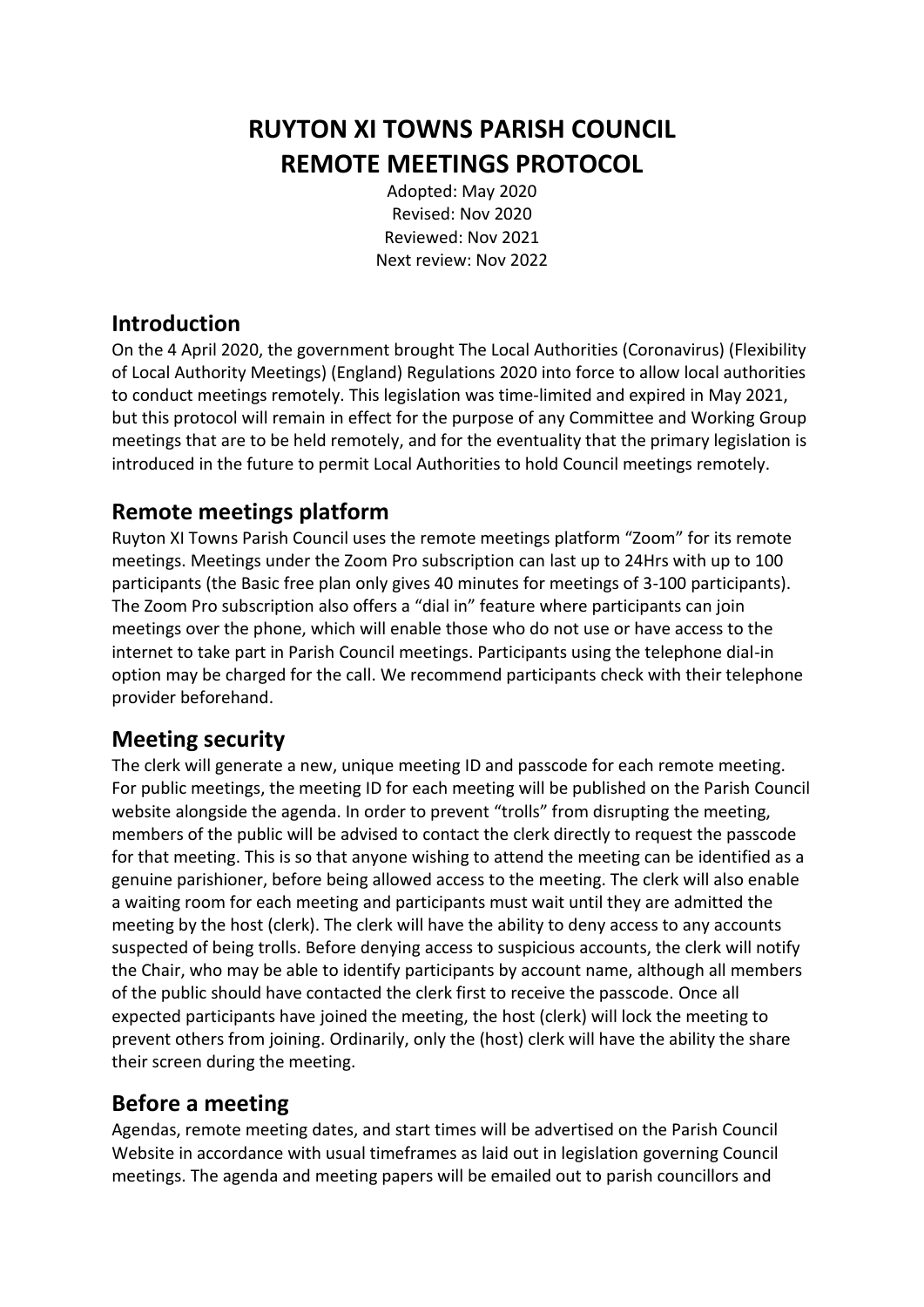Shropshire councillors as usual, as well as the Zoom meeting link, meeting ID and passcode. In order to keep the meeting secure, councillors will be asked not to share joining instructions with anyone else.

The Parish Council will also share the following message on the local village Facebook Page and with the local mailing list to publicise the meeting and means of joining:

"A remote Council Meeting of Ruyton XI Towns Parish Council is scheduled for [date] at [start time]. The agenda and meeting ID for this meeting can be found on the Parish Council website [\(www.ruytonxitownsparishcouncil.org.uk\)](http://www.ruytonxitownsparishcouncil.org.uk/), and it is also possible to join the meeting by telephone dial in [dial-in details]. Members of the public who wish to attend the meeting over the internet or by phone dial-in must contact the clerk directly to request the meeting passcode. The clerk can be reached at [parishclerk@ruytonxitownsparishcouncil.org.uk](mailto:parishclerk@ruytonxitownsparishcouncil.org.uk) or 01691 674742 (office hours only please)".

# **How to join a meeting**

Members of the public will find the meeting ID, and teleconferencing numbers for dial-in, on the [agenda page of the Parish Council website.](http://www.ruytonxitownsparishcouncil.org.uk/agenda-and-minutes/) All members of the public **must** contact the clerk beforehand by email [\(parishclerk@ruytonxitownsparishcouncil.org.uk\)](mailto:parishclerk@ruytonxitownsparishcouncil.org.uk) or telephone (01691 674742 – office hours only please) to request the meeting passcode or they will not be able to join the meeting (see Meeting security above). We ask members of the public not to share the passcode with anyone else in order to maintain the security of the meeting, and to ensure that genuine parishioners are not unnecessarily denied access to the meeting. If you believe you are going to be late joining the meeting, please try to notify the clerk or a councillor beforehand so that we do not lock the meeting before you are able to join.

### **Joining using the Zoom app**

Members of the public can join meetings using the Zoom app on their computer, laptop, or mobile device, by opening the app, and inputting the meeting ID and passcode when prompted. When joining a meeting using Zoom, please make sure you have entered your full name (first and second name) when requested, so that you can be clearly identified by the host (clerk), and granted access to the meeting. For the same reason, please make sure you are not signed in under a family member's account name as this can cause confusion. Any accounts trying to join with unrecognisable or otherwise suspicious account names may be denied access to the meeting.

### **Joining using teleconference dial-in**

If you wish to join the meeting by telephone it is very important to notify the clerk of this fact when requesting the meeting passcode, as you will not have the ability to display a name when you join the meeting (only a phone number), and we may not be able to identify you and subsequently allow you access to the meeting. To join the meeting using telephone dial-in, simply dial one of the UK teleconferencing numbers listed on the Parish Council website, and when prompted enter the relevant meeting ID and passcode that the clerk has provided. If asked to enter a participant ID number, just press # to skip this step. Please note, telephone operators may charge for the call.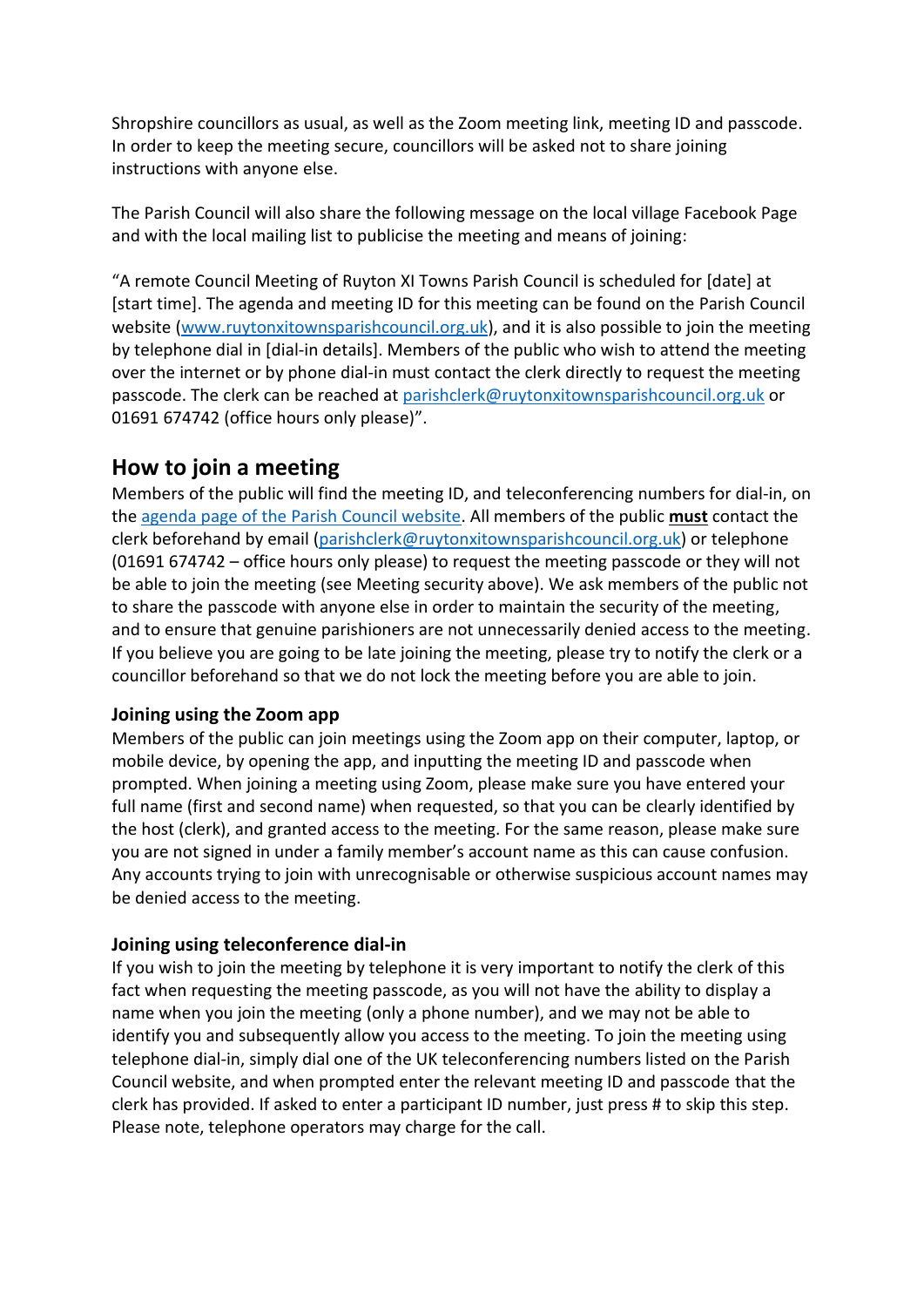# **Meeting Management:**

- Upon joining a meeting, the host (clerk) will have automatically muted your microphone. Please ensure your video is enabled (by clicking start video) if it is not already enabled automatically. Please ensure you also select "Join using computer audio" when prompted, or you may not be able to hear or be heard by other participants.
- Once all expected participants have joined the meeting, the host (clerk) will lock the meeting, and no further participants will be able to join, unless the clerk unlocks the meeting again.
- The host (clerk) or Chair will inform all present that the meeting will be recorded to help with preparing minutes, and that recordings will be deleted after the minutes are formally approved. The public session need not be recorded if anybody objects to being recorded.
- The Chair will remind everyone present to ensure that their microphone is on mute and that their video is enabled.
- The Chair will formally open the meeting, and confirm if there are any members of the public present, and ask them if they wish to speak during the public session.
- Any members of the public wishing to speak during the public session will raise their hand if video is enabled. If video is not enabled they can use the raise hand button to show that they wish to speak. If anyone has joined by telephone dial-in, the host (clerk) will unmute them, and the Chair will ask them directly if they wish to speak during the public forum.
- One at a time, the Chair will invite members of the public to speak, and the clerk will un-mute their microphones while they speak. Once they have finished speaking their microphones will be muted again.
- The usual standing orders regarding public participation will apply to remote meetings, and these can be found on the [Policies page of the Parish Council website.](http://www.ruytonxitownsparishcouncil.org.uk/council-policies/) Members of the public are reminded that the amount of time permitted for public participation shall not exceed 3 minutes per person.
- Steps will be taken if the conduct of any participant (including councillors and members of the public) is deemed to be obstructive, offensive, or improper (see Standing Order 2: Disorderly Conduct). The host (clerk) will have the ability to remove any participants who behave in such a manner and who do not modify their conduct when requested to do.
- The Chair will then work through the agenda supported by the clerk as required.
- If required, the clerk may use screen sharing, for example to share drawings for planning applications. No other participants will be allowed to share their screen, unless granted permission by the Chair.
- If a Councillor has declared an interest in an item to be discussed they will be asked to leave the meeting. When that item has been concluded the Chair/clerk will telephone the Councillor concerned and invite them to re-join the meeting. The clerk will unlock and re-lock the meeting for this purpose.
- In order for a Councillor to make a point regarding an item under discussion they should raise their hand, and wait for the Chair to invite them to speak. The clerk will un-mute their microphone and mute it again after they have made their point. If any